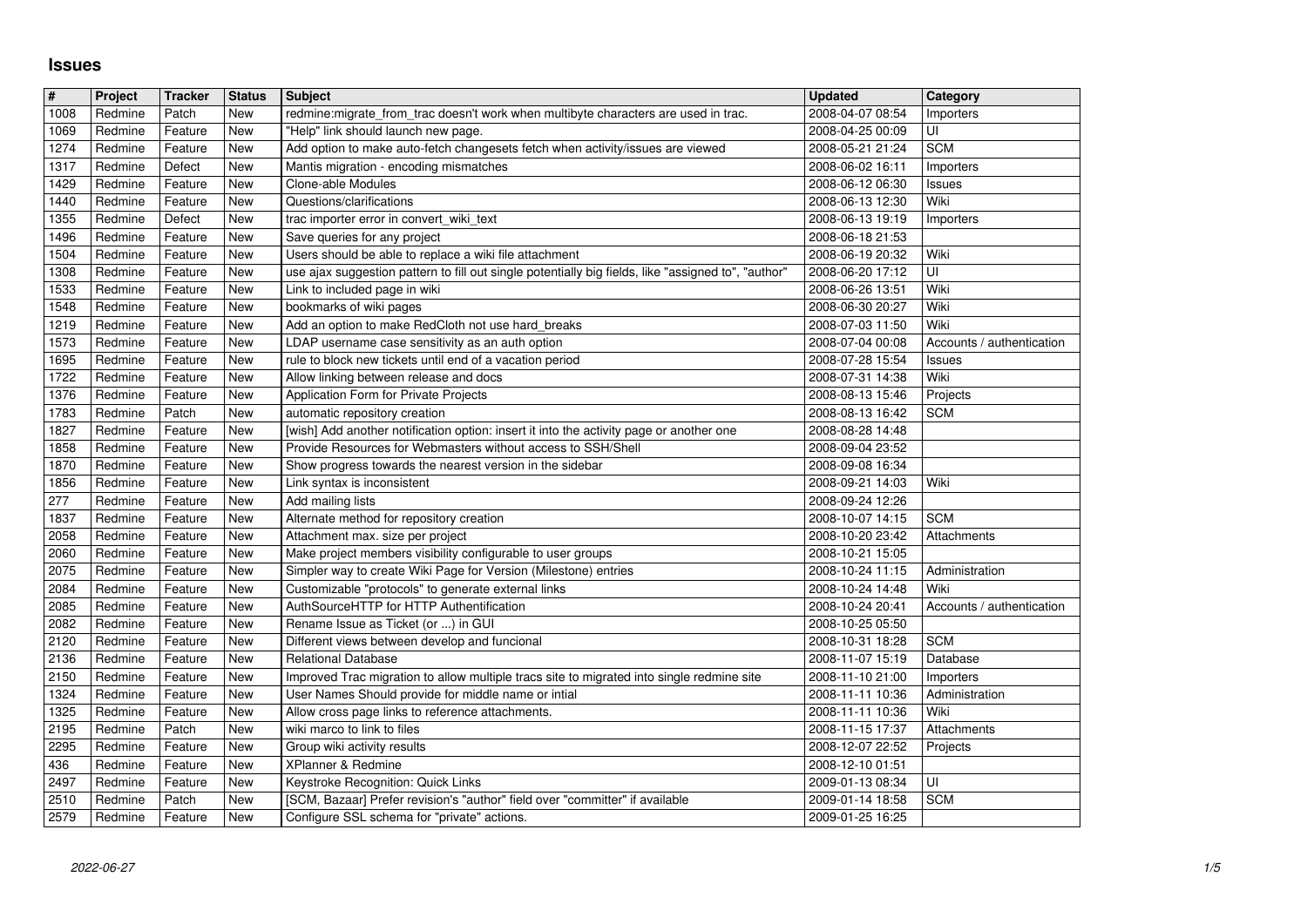| $\overline{\mathbf{H}}$ | Project            | <b>Tracker</b>     | <b>Status</b> | <b>Subject</b>                                                                                                           | <b>Updated</b>                       | Category                  |
|-------------------------|--------------------|--------------------|---------------|--------------------------------------------------------------------------------------------------------------------------|--------------------------------------|---------------------------|
| 2565                    | Redmine            | Feature            | New           | Replacing projects/add page with projects/settings                                                                       | 2009-01-26 09:31                     | UI                        |
| 2596<br>2614            | Redmine<br>Redmine | Feature<br>Feature | New<br>New    | There are X users currently {editing viewing} this ticket<br>Support different units in "Attachment max. size" field.    | 2009-01-27 00:13<br>2009-01-28 21:08 | Attachments               |
| 2592                    | Redmine            | Feature            | New           | Suggested new feature: Recent ticket list at right of New Issue page                                                     | 2009-02-03 00:16                     | <b>Issues</b>             |
| 2675                    | Redmine            | Feature            | New           | Watch - add a personal comment                                                                                           | 2009-02-05 09:25                     |                           |
| 2613                    | Redmine            | Feature            | New           | Define working steps/packages for tickets                                                                                | 2009-02-05 11:11                     |                           |
| 2671                    | Redmine            | Feature            | New           | Reports to show people's working performance and project overview status.                                                | 2009-02-09 18:31                     |                           |
| 1462                    | Redmine            | Feature            | New           | Access control to trackers by user roles/profiles                                                                        | 2009-02-27 16:09                     | Issues permissions        |
| 2855<br>2892            | Redmine<br>Redmine | Feature<br>Feature | New<br>New    | Move Authetication Settings to Project Level<br>Filter atom feeds - not see/read your own changes                        | 2009-02-27 16:39<br>2009-03-04 07:52 | Administration<br>Feeds   |
| 2918                    | Redmine            | Feature            | New           | Cross-project file search                                                                                                | 2009-03-07 14:07                     | Search engine             |
| 2947                    | Redmine            | Feature            | New           | Add a wrapping-setting button to edit-windows                                                                            | 2009-03-11 00:42                     | Wiki                      |
| 2953                    | Redmine            | Feature            | New           | application launch URLs not rendered as link                                                                             | 2009-03-12 19:06                     | Wiki                      |
| 2958                    | Redmine            | Feature            | New           | Different assignement for different roles                                                                                | 2009-03-12 19:23                     | Administration            |
| 2951<br>2965            | Redmine<br>Redmine | Feature<br>Feature | New<br>New    | I would like to see Summery filtered on Versions<br>CAS Authentication                                                   | 2009-03-13 12:18<br>2009-03-13 23:26 | Accounts / authentication |
| 2973                    | Redmine            | Feature            | New           | using smaller then or bigger then to all valid fields                                                                    | 2009-03-15 20:25                     | UI                        |
| 3031                    | Redmine            | Feature            | New           | context menu won't allow Assigned_To change cross projects                                                               | 2009-03-23 18:10                     |                           |
| 2576                    | Redmine            | Patch              | New           | Partially decouple application_helper.rb from Gravatar                                                                   | 2009-03-24 22:34                     |                           |
| 3059<br>3103            | Redmine<br>Redmine | Feature<br>Feature | New<br>New    | Placement of input controls when adding related issue<br>function suggestion about open area of information              | 2009-03-27 11:15<br>2009-04-02 07:45 | UI                        |
| 3146                    | Redmine            | Feature            | New           | Optional Filters in custom queries                                                                                       | 2009-04-09 13:14                     |                           |
| 2538                    | Redmine            | Feature            | New           | Fine-grain controll over ticket view permissions                                                                         | 2009-04-12 18:08                     | Issues permissions        |
| 3205                    | Redmine            | Feature            | New           | Wiki "Blocks"                                                                                                            | 2009-04-20 12:20                     | Wiki                      |
| 3266                    | Redmine            | Feature            | New           | Commit ID syntaxn sugar/parsing                                                                                          | 2009-04-30 00:41                     | Text formatting           |
| 3046<br>3269            | Redmine<br>Redmine | Feature<br>Feature | New<br>New    | Mix associated revisions with journal entries<br>Writing a single batch file for all rake tasks                          | 2009-05-01 11:28<br>2009-05-14 00:15 | <b>Issues</b>             |
| 3357                    | Redmine            | Patch              | New           | Revision log relative to current location in the Repository Browser                                                      | 2009-05-18 23:00                     | <b>SCM</b>                |
| 3365                    | Redmine            | Feature            | New           | Consolidated time reports across projects [enhancement]                                                                  | 2009-05-19 20:50                     | Administration            |
| 426                     | Redmine            | Feature            | New           | In Reports, simple Show Estimated Time/Hours assigned to Each USER                                                       | 2009-05-20 00:23                     |                           |
| 1601                    | Redmine            | Patch              | New           | Make second level navigation for all views in repository controller                                                      | 2009-05-23 15:37                     | <b>SCM</b>                |
| 3393<br>3508            | Redmine<br>Redmine | Feature<br>Feature | New<br>New    | Trac importer: customizable trackers mapping<br>Migrating individual project from redmine to another instance of redmine | 2009-05-25 20:31<br>2009-06-18 08:27 | Importers                 |
| 3563                    | Redmine            | Feature            | New           | Button "feedback required"                                                                                               | 2009-06-30 15:38                     | <b>Issues</b>             |
| 3555                    | Redmine            | Feature            | New           | Search for My Issues                                                                                                     | 2009-06-30 21:41                     | Search engine             |
| 2876                    | Redmine            | Feature            | New           | A simple plan for wiki concurrent edition                                                                                | 2009-06-30 22:34                     | Wiki                      |
| 3578                    | Redmine            | Defect             | <b>New</b>    | Subversion fetch_changesets does not handle moved (root-)directories                                                     | 2009-07-01 22:24                     | <b>SCM</b>                |
| 2114<br>3684            | Redmine<br>Redmine | Patch<br>Feature   | New<br>New    | Fixed Bugs in Importer Area<br>Cucumber features in wiki                                                                 | 2009-07-16 16:45<br>2009-07-31 09:11 | Importers<br>Wiki         |
| 3714                    | Redmine            | Feature            | <b>New</b>    | Forums - Categories, Separators and announcing                                                                           | 2009-08-06 03:54                     | Forums                    |
| 3749                    | Redmine            | Patch              | New           | Wiki. TOC. The standardised anchors and admissible "fragment" part of URI.                                               | 2009-08-18 01:10                     | Wiki                      |
| 3788                    | Redmine            | Feature            | New           | Fields with dropdowns should not show if there are no values                                                             | 2009-08-27 19:48                     |                           |
| 3775                    | Redmine            | Feature            | New           | Request project access by new users                                                                                      | 2009-08-28 10:26                     | Permissions and roles     |
|                         |                    |                    |               |                                                                                                                          |                                      |                           |
|                         |                    |                    |               |                                                                                                                          |                                      |                           |
|                         |                    |                    |               |                                                                                                                          |                                      |                           |
|                         |                    |                    |               |                                                                                                                          |                                      |                           |
|                         |                    |                    |               |                                                                                                                          |                                      |                           |
|                         |                    |                    |               |                                                                                                                          |                                      |                           |
|                         |                    |                    |               |                                                                                                                          |                                      |                           |
|                         |                    |                    |               |                                                                                                                          |                                      |                           |
|                         |                    |                    |               |                                                                                                                          |                                      |                           |
|                         |                    |                    |               |                                                                                                                          |                                      |                           |
|                         |                    |                    |               |                                                                                                                          |                                      |                           |
|                         |                    |                    |               |                                                                                                                          |                                      |                           |
|                         |                    |                    |               |                                                                                                                          |                                      |                           |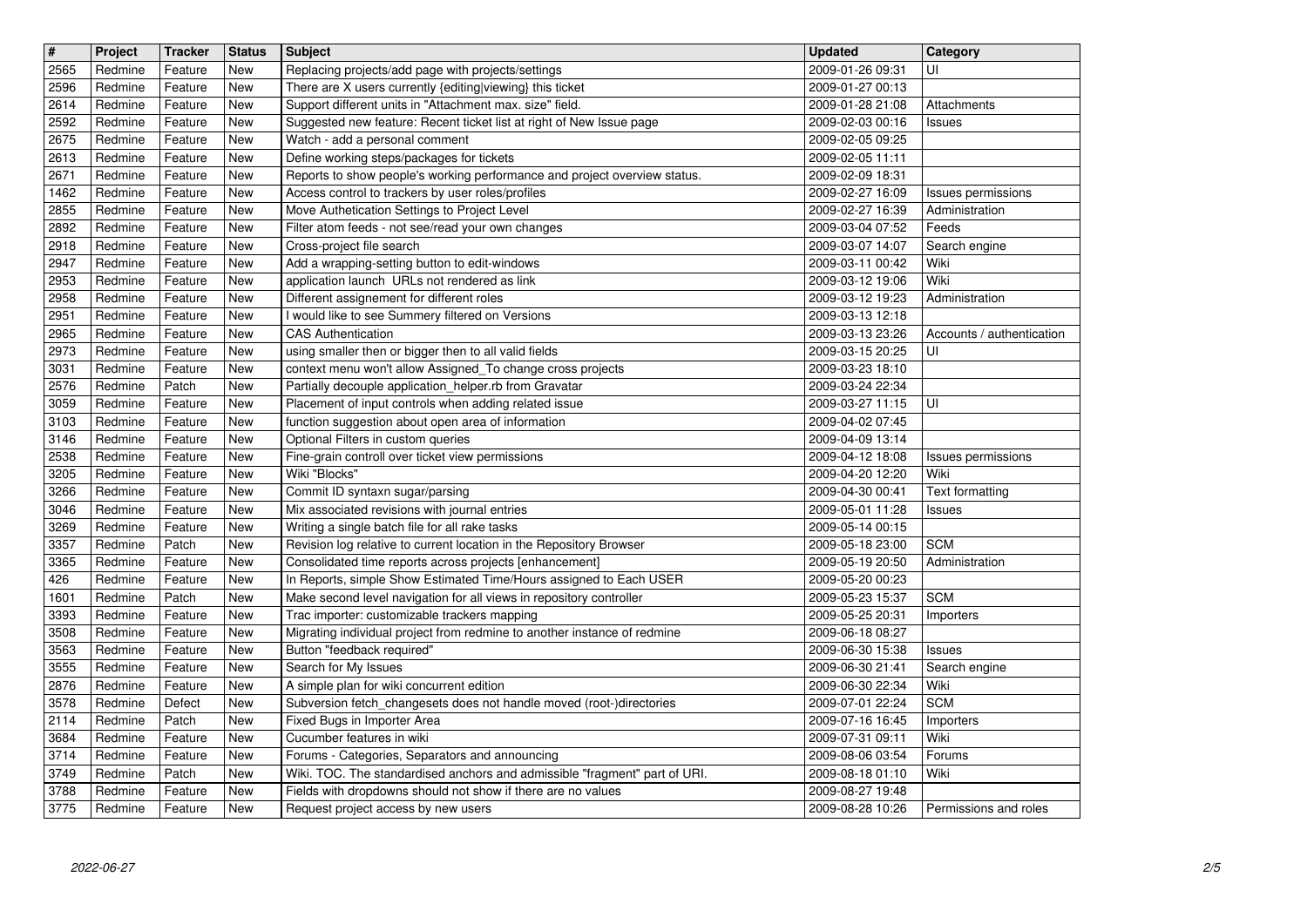| $\overline{\mathbf{H}}$ | Project            | <b>Tracker</b>     | <b>Status</b><br><b>New</b> | <b>Subject</b>                                                                                                                                     | <b>Updated</b><br>2009-09-01 15:01   | Category                                |
|-------------------------|--------------------|--------------------|-----------------------------|----------------------------------------------------------------------------------------------------------------------------------------------------|--------------------------------------|-----------------------------------------|
| 3803<br>3833            | Redmine<br>Redmine | Patch<br>Feature   | New                         | Show custom user fields in csv export of time entry reports<br>Time tracking enhancement                                                           | 2009-09-12 15:15                     | Time tracking<br>Time tracking          |
| 3901                    | Redmine            | Patch              | New<br>New                  | Make length of short project description customizable                                                                                              | 2009-09-23 08:46<br>2009-10-01 00:27 |                                         |
| 3926<br>2315            | Redmine<br>Redmine | Feature<br>Feature | New                         | Permissions for time tracking<br>Different repository access rights for different users                                                            | 2009-10-04 22:28                     | Time tracking<br><b>SCM</b>             |
| 3980                    | Redmine            | Feature            | New                         | Add a group of projects to user account                                                                                                            | 2009-10-06 19:47                     | Administration                          |
| 3991<br>4002            | Redmine<br>Redmine | Feature<br>Feature | New<br>New                  | Provide basic metadata in issue atom feed even when there are no changes<br>support adding a local user account per repository for ssh access      | 2009-10-07 18:15<br>2009-10-08 17:43 | Feeds<br>Administration                 |
| 4003                    | Redmine            | Feature            | New                         | Let user choose created repository type                                                                                                            | 2009-10-08 17:46                     | Administration                          |
| 4013<br>3963            | Redmine<br>Redmine | Feature<br>Feature | New<br>New                  | Have one color for one project/subproject<br>Associate a hostname to a particular project                                                          | 2009-10-09 23:25<br>2009-10-11 12:06 | UI                                      |
| 4032                    | Redmine            | Feature            | New                         | Wiki attachment history                                                                                                                            | 2009-10-15 09:42                     | Wiki                                    |
| 3951<br>4066            | Redmine<br>Redmine | Defect<br>Feature  | New<br>New                  | The SubversionAdapter entries function should use io.readlines instead of io.read<br>Obfuscate email links                                         | 2009-10-16 18:09<br>2009-10-21 12:38 | <b>SCM</b><br>Email notifications       |
| 4037                    | Redmine            | Feature            | New                         | LDAP-Memberlist too big                                                                                                                            | 2009-10-23 19:44                     | Accounts / authentication               |
| 4101<br>4162            | Redmine<br>Redmine | Feature<br>Feature | New<br>New                  | Ability to prevent a news item from appearing in the front page and the central news feed.<br>Allow static urls for searches                       | 2009-10-24 13:02<br>2009-11-03 21:39 | News<br>Search engine                   |
| 4091                    | Redmine            | Feature            | New                         | "Comment" link for issues                                                                                                                          | 2009-11-08 10:39                     | UI                                      |
| 4111<br>3888            | Redmine<br>Redmine | Feature<br>Feature | New<br>New                  | integrate Issues with basecamp TODO<br>Apply styles across multiple paragraphs                                                                     | 2009-11-09 16:31<br>2009-11-11 17:33 | Text formatting                         |
| 4212                    | Redmine            | Feature            | New                         | Documents and Wiki tied to Redmine Versions                                                                                                        | 2009-11-13 06:23                     | Documents                               |
| 4128<br>4237            | Redmine<br>Redmine | Feature<br>Feature | New<br>New                  | Copy project settings to subprojects<br>Default View for Documents                                                                                 | 2009-11-16 17:25<br>2009-11-19 20:35 | Projects<br>Documents                   |
| 4258                    | Redmine            | Feature            | New                         | Improve tab order in wikis                                                                                                                         | 2009-11-20 20:01                     | Wiki                                    |
| 3497<br>371             | Redmine<br>Redmine | Feature<br>Feature | New<br>New                  | "duplicates" relation invalidates roadmap percentage<br>Show time tracking in the changelog/roadmap                                                | 2009-11-22 23:58<br>2009-11-23 00:27 | Roadmap<br>Roadmap                      |
| 376                     | Redmine            | Feature            | New                         | An option to have all the forums browsable from one place                                                                                          | 2009-11-23 01:00                     | Forums                                  |
| 1764<br>2696            | Redmine<br>Redmine | Patch<br>Patch     | New<br>New                  | Add session_config option-stubs to environment-config<br>Add subcategory to category                                                               | 2009-11-23 02:34<br>2009-11-23 14:56 | Accounts / authentication<br>Issues     |
| 4280                    | Redmine            | Feature            | New                         | Reporting capabilities                                                                                                                             | 2009-11-24 17:04                     | Roadmap                                 |
| 4288<br>4141            | Redmine<br>Redmine | Feature<br>Defect  | New<br>New                  | Maintain activity traces of an issue after it has been deleted<br>Attachments added in a comment via email are not displayed in the ticket history | 2009-11-26 20:00<br>2009-11-28 13:16 | Issues<br>Email receiving               |
| 4191                    | Redmine            | Feature            | New                         | Adding spent time through emails                                                                                                                   | 2009-11-28 13:16                     | Email receiving                         |
| 4321<br>4269            | Redmine<br>Redmine | Feature<br>Feature | New<br>New                  | Referencing issues in commit messages needs extra action<br>Allow ca_path option for reposman.rb to validate peer certificate                      | 2009-12-03 06:11<br>2009-12-04 15:05 | Issues                                  |
| 4348                    | Redmine            | Feature            | New                         | Issue summary could present daily statistics in a graph                                                                                            | 2009-12-07 20:49                     | Issues                                  |
| 4356<br>4349            | Redmine<br>Redmine | Feature<br>Feature | New<br>New                  | add ability Plugin may contain the theme for Redmine<br>Choose startpage in My account                                                             | 2009-12-08 14:46<br>2009-12-09 04:09 | Plugin API<br>Accounts / authentication |
| 2370                    | Redmine            | Feature            | New                         | Vacations overview                                                                                                                                 | 2009-12-15 01:15                     | <b>Plugin Request</b>                   |
| 4470<br>4374            | Redmine<br>Redmine | Feature<br>Feature | New<br>New                  | The text width should be able to adaptive<br>Issues - Description preview on hover                                                                 | 2009-12-22 13:40<br>2009-12-24 19:51 | UI<br>UI                                |
| 4432<br>4448            | Redmine            | Feature            | New<br>New                  | Custom highlighting for certain user-role comments<br>Subversion password cleanly visible in the process list and some logs                        | 2009-12-25 20:38                     | UI<br><b>SCM</b>                        |
|                         |                    |                    |                             |                                                                                                                                                    |                                      |                                         |
|                         |                    |                    |                             |                                                                                                                                                    |                                      |                                         |
|                         |                    |                    |                             |                                                                                                                                                    |                                      |                                         |
|                         |                    |                    |                             |                                                                                                                                                    |                                      |                                         |
|                         |                    |                    |                             |                                                                                                                                                    |                                      |                                         |
|                         |                    |                    |                             |                                                                                                                                                    |                                      |                                         |
|                         |                    |                    |                             |                                                                                                                                                    |                                      |                                         |
|                         |                    |                    |                             |                                                                                                                                                    |                                      |                                         |
|                         |                    |                    |                             |                                                                                                                                                    |                                      |                                         |
|                         |                    |                    |                             |                                                                                                                                                    |                                      |                                         |
|                         |                    |                    |                             |                                                                                                                                                    |                                      |                                         |
|                         |                    |                    |                             |                                                                                                                                                    |                                      |                                         |
|                         |                    |                    |                             |                                                                                                                                                    |                                      |                                         |
|                         |                    |                    |                             |                                                                                                                                                    |                                      |                                         |
|                         |                    |                    |                             |                                                                                                                                                    |                                      |                                         |
|                         |                    |                    |                             |                                                                                                                                                    |                                      |                                         |
|                         |                    |                    |                             |                                                                                                                                                    |                                      |                                         |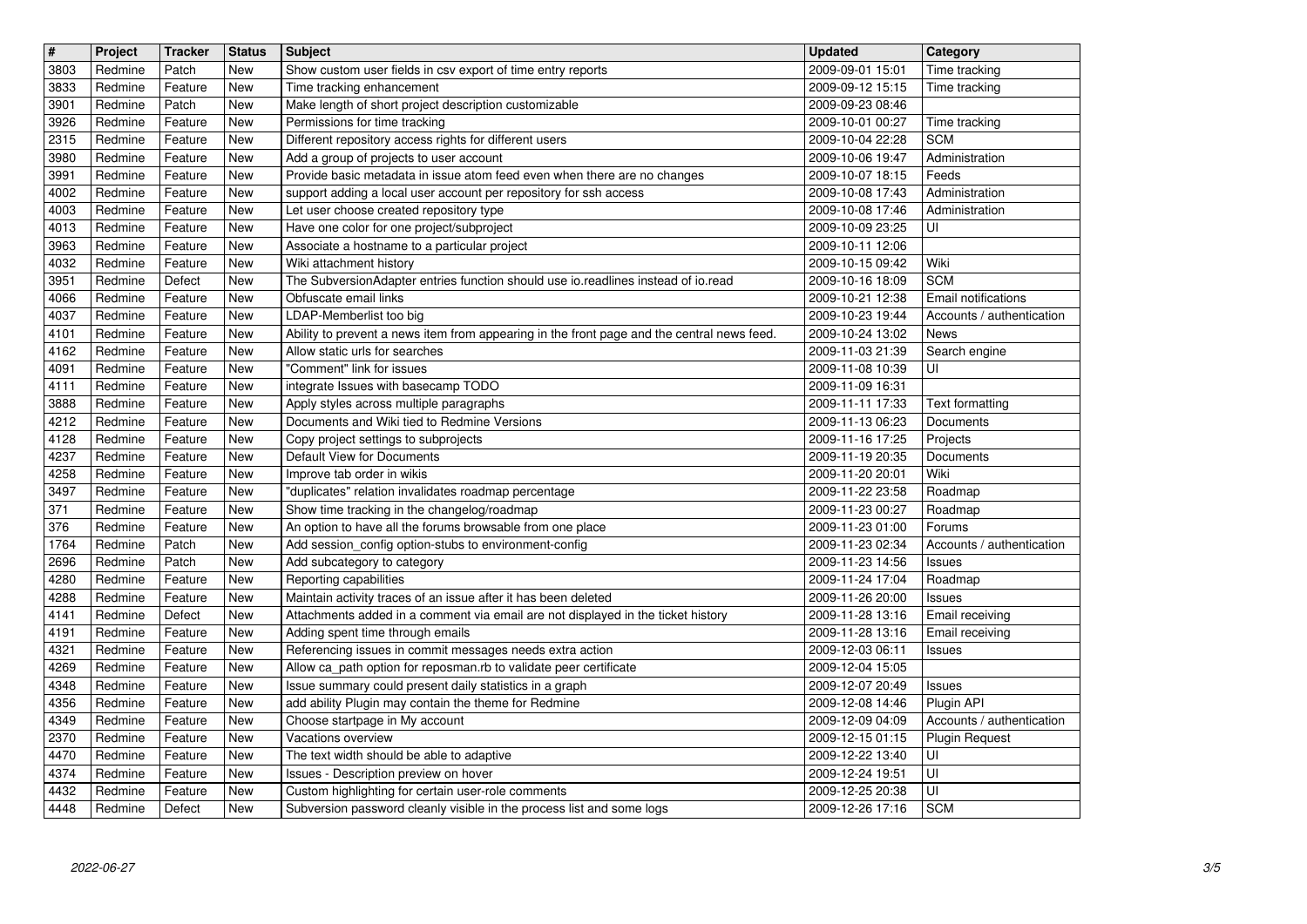| $\overline{\mathbf{H}}$ | Project            | <b>Tracker</b>     | <b>Status</b> | <b>Subject</b>                                                                                                                    | Updated                              | Category                          |
|-------------------------|--------------------|--------------------|---------------|-----------------------------------------------------------------------------------------------------------------------------------|--------------------------------------|-----------------------------------|
| 4485                    | Redmine            | Feature            | New           | Create an ACL privilege for assigning tickets                                                                                     | 2009-12-29 14:23                     | Issues permissions                |
| 4507<br>4535            | Redmine<br>Redmine | Feature<br>Patch   | New<br>New    | Changing field order to input Firstname and Lastname<br>Import Target Version from Mantis                                         | 2010-01-01 11:42<br>2010-01-07 23:25 | UI                                |
| 2597                    | Redmine            | Feature            | New           | Allow users to choose on which specific events they want to be notified                                                           | 2010-01-08 14:51                     | Importers<br>Email notifications  |
| 4554                    | Redmine            | Feature            | New           | mark the issue as "duplicate" when I add the related issue                                                                        | 2010-01-12 20:32                     | <b>Issues</b>                     |
| 4555                    | Redmine            | Feature            | New           | share filters with teams                                                                                                          | 2010-01-12 20:32                     | <b>Issues</b>                     |
| 4558                    | Redmine            | Feature            | New           | watch categories and users                                                                                                        | 2010-01-12 22:31                     |                                   |
| 4571                    | Redmine            | Patch              | New           | Allow labels for Redmine links                                                                                                    | 2010-01-13 15:40                     | Text formatting                   |
| 4588<br>4520            | Redmine<br>Redmine | Defect<br>Patch    | New<br>New    | In status form of version view, link to issues results limited.<br>Simplify URL Matching in Redmine                               | 2010-01-15 02:11<br>2010-01-15 18:13 | Text formatting                   |
| 4635                    | Redmine            | Patch              | New           | Filter by Role clause                                                                                                             | 2010-01-22 16:06                     | <b>Issues</b>                     |
| 4685                    | Redmine            | Feature            | New           | Custom single issue views                                                                                                         | 2010-01-28 23:11                     | UI                                |
| 4705                    | Redmine            | Patch              | New           | Allow selection of up to five fields in timelog report                                                                            | 2010-02-01 13:27                     | Time tracking                     |
| 4717                    | Redmine            | Feature            | New           | Make wiki tab link use the actual link that contains the page name.                                                               | 2010-02-02 15:21                     | Wiki                              |
| 4714<br>4744            | Redmine<br>Redmine | Feature<br>Feature | New<br>New    | hide "Projects" from the main menu for anonymous users, when there are no public projects<br>Maintain File and Document meta data | 2010-02-05 10:19<br>2010-02-05 15:42 | Issues permissions<br>Attachments |
| 4746                    | Redmine            | Feature            | New           | Adapt repository statistics charts to number of developers                                                                        | 2010-02-05 17:12                     | <b>SCM</b>                        |
| 4316                    | Redmine            | Feature            | New           | about timelog approval workflow                                                                                                   | 2010-02-06 03:12                     | Time tracking                     |
| 4768                    | Redmine            | Feature            | New           | "issue category" should have a "description" field                                                                                | 2010-02-08 22:07                     | Issues                            |
| 4582                    | Redmine            | Feature            | New           | Automaticly set an issue status when an issue is first assigned                                                                   | 2010-02-10 01:45                     | <b>Issues</b>                     |
| 4695<br>4799            | Redmine<br>Redmine | Feature<br>Feature | New<br>New    | Stack trace formatting<br>Issue Custom Fields Parent-Child                                                                        | 2010-02-10 03:15<br>2010-02-11 01:05 | Text formatting<br>Custom fields  |
| 4827                    | Redmine            | Feature            | New           | Tags on `media` / `data sets` (issues, projects, file etc)                                                                        | 2010-02-13 04:27                     | Custom fields                     |
| 4829                    | Redmine            | Feature            | New           | Write an installer                                                                                                                | 2010-02-13 05:31                     |                                   |
| 4835                    | Redmine            | Feature            | New           | Mono compatable .NET implementation of the redmine API                                                                            | 2010-02-13 10:22                     | <b>REST API</b>                   |
| 1557                    | Redmine            | Feature            | New           | LDAP Synchronization                                                                                                              | 2010-02-17 21:18                     | LDAP                              |
| 4882<br>3537            | Redmine<br>Redmine | Feature            | New<br>New    | Email receiving through MAPI<br>members on the project to be watched                                                              | 2010-02-19 19:55                     | Email receiving                   |
| 4814                    | Redmine            | Feature<br>Feature | New           | Option to prevent removing all members with a certain role                                                                        | 2010-02-21 16:10<br>2010-02-22 05:51 | Permissions and roles<br>Projects |
| 4909                    | Redmine            | Feature            | New           | Users nenu                                                                                                                        | 2010-02-24 22:02                     | Accounts / authentication         |
| 4960                    | Redmine            | Feature            | New           | Links to latest version of all files modified by a tickets associated revisions                                                   | 2010-03-02 02:19                     |                                   |
| 4977                    | Redmine            | Patch              | New           | LDAP user cant change username and email                                                                                          | 2010-03-03 17:30                     | LDAP                              |
| 4980                    | Redmine            | Feature            | New           | Reference to a commit in a different project                                                                                      | 2010-03-03 20:54                     |                                   |
| 4956<br>4987            | Redmine<br>Redmine | Defect<br>Feature  | New<br>New    | Proejct Settings submenu disappearing when viewing another controller<br>Convert internal URLs to canonic wiki links              | 2010-03-04 06:33<br>2010-03-04 23:15 | UI<br>Wiki                        |
| 4994                    | Redmine            | Defect             | New           | Issue global custom fields should be available in filters only for their trackers                                                 | 2010-03-08 07:34                     | Custom fields                     |
| 2748                    | Redmine            | Patch              | New           | Improved Trac-Importer with subversion repository migration                                                                       | 2010-03-08 21:58                     | Importers                         |
| 5017                    | Redmine            | Feature            | New           | Custom columns on Admin/Users page                                                                                                | 2010-03-09 16:42                     |                                   |
| 5020                    | Redmine            | Defect             | New           | Advanced Subversion Integration Howto is confusing                                                                                | 2010-03-09 20:41                     | Documentation                     |
| 2481<br>5029            | Redmine<br>Redmine | Feature<br>Feature | New<br>New    | Improved issue update (+post real-life project information).<br>Add discussion thread for each wiki page                          | 2010-03-10 09:41<br>2010-03-10 09:57 | Issues<br>Wiki                    |
| 5031                    | Redmine            | Feature            | New           | Presentation of issue dependencies in a roadmap                                                                                   | 2010-03-10 21:07                     | Roadmap                           |
| 5078                    | Redmine            | Feature            | New           | Documental Repository vía JCR                                                                                                     | 2010-03-15 09:57                     |                                   |
|                         |                    |                    |               |                                                                                                                                   |                                      |                                   |
|                         |                    |                    |               |                                                                                                                                   |                                      |                                   |
|                         |                    |                    |               |                                                                                                                                   |                                      |                                   |
|                         |                    |                    |               |                                                                                                                                   |                                      |                                   |
|                         |                    |                    |               |                                                                                                                                   |                                      |                                   |
|                         |                    |                    |               |                                                                                                                                   |                                      |                                   |
|                         |                    |                    |               |                                                                                                                                   |                                      |                                   |
|                         |                    |                    |               |                                                                                                                                   |                                      |                                   |
|                         |                    |                    |               |                                                                                                                                   |                                      |                                   |
|                         |                    |                    |               |                                                                                                                                   |                                      |                                   |
|                         |                    |                    |               |                                                                                                                                   |                                      |                                   |
|                         |                    |                    |               |                                                                                                                                   |                                      |                                   |